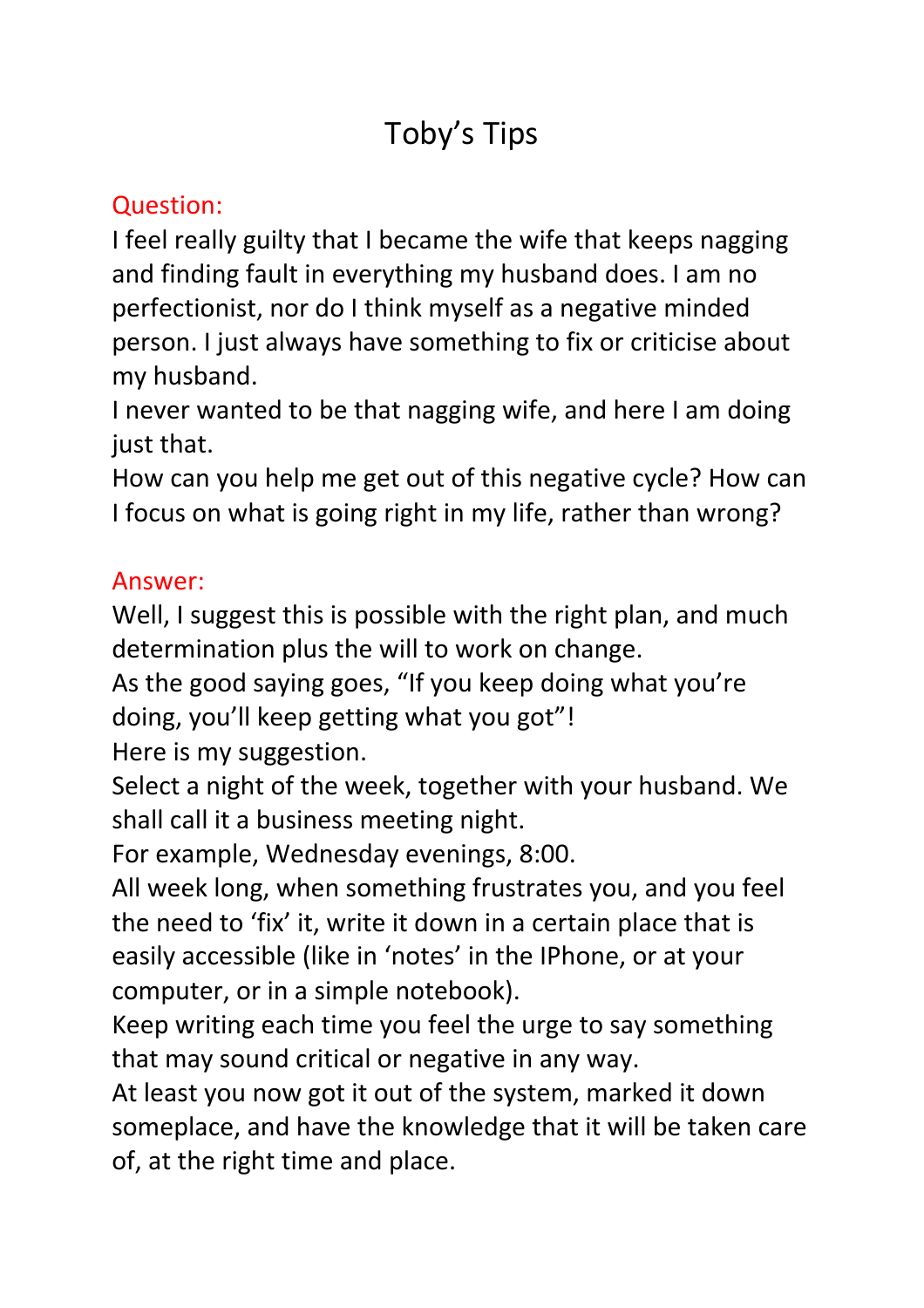When you meet Wednesday evening at 8:00, you both read your lists of concern to the other, and watch as the problems resolve, and dissolve in the most peaceful and relaxed manner possible.

You see, when you are both 'unemotionally' attached to the actual criticism/problem and have a chance to actually have a decent conversation about what is bothering you, in a respectable manner, such as a planned business meeting, knowing that this meeting is to resolve anything that is bothering either of you.

Since we ultimately both really want peace in the home, and have a "criticism free home", filled with just love and acceptance.

It may be possible to go away from this meeting having your husband say, "I can do that and be more mindful in the future of coming home on time, I didn't know it means so much to you!" (even though you've been nagging him for 16 years to do so, but he never 'heard' you….)

Something magical happens when you are both fully focused on it being a problem-solving business meeting.

You are both really listening without interruption to each other, in the right time and place.

Imagine, all week long you cannot say one word of criticism but only nice words.

You will be surprised how many things drop off the list by the time you have your meeting.

(You realise that some things resolve itself with time.)

Let's invest one hour a week for peace at home!